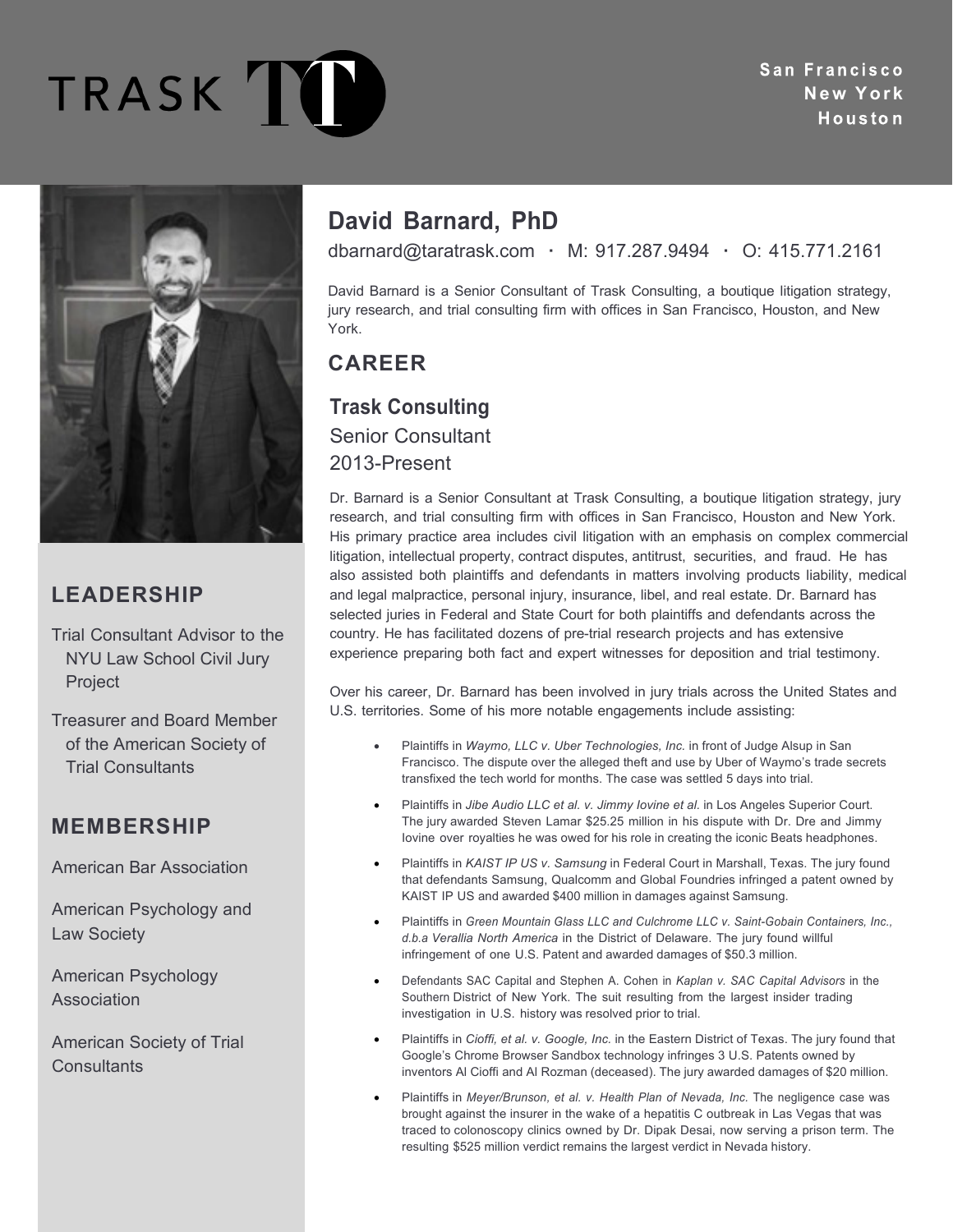

Dr. Barnard's background in forensic psychology allows him to combine expertise in statistics and research methodology with cutting-edge data gathering and analytic techniques to assist attorneys in venue analysis, juror profiling, jury selection, and the development of effective and resonant communication strategies.

With over a decade of experience researching juror behavior, Dr. Barnard is highly adept in procedural design, survey construction, and statistical analysis. He has also extensively studied the psychology of persuasion and processes of juror reasoning. This unique blend of the quantitative and the qualitative enables him to provide empirical insight into pretrial research, and specifically to attitudinal characteristics, juror bias, and issues of juror perception.

Dr. Barnard earned his Ph.D. in Psychology with a concentration in Law from the City University of New York. His research focused on jury decision-making, specifically as it relates to expert testimony, complex evidence, and presentation strategies. Dr. Barnard has taught and lectured at Hunter College, Brooklyn College, and John Jay College. He hasbeen published in the Encyclopedia of Psychology and Law and The Jury Expert and has presented his work at Stanford University and at the annual conferences of both the Western Psychological Association and the Central California Research Symposium.

Dr. Barnard is a member of the American Bar Association, the American Psychology and Law Society, the American Society of Trial Consultants. He also serves as a Trial Consultant Advisor to the Civil Jury Project at NYU Law School.

Originally from California, Dr. Barnard lives in New York City and is an avid race-runner.

**Laboratory of Dr. Herbert Saltztein, CUNY Graduate Center** Researcher 2003-2014

- Directed projects examining accuracy and bias in eyewitness identification
- Managed website content including content, graphic design, and coding
- Designed and implemented procedures to maximize efficiency in data management

## **Legal Decision Making and Witness Behavior Laboratory, John Jay College**

Researcher

2006-2010

- Mentored by Dr. Margaret Bull Kovera, former President of AP-LS
- $\bullet$ Directed research investigating juror understanding of scientific evidence
- $\bullet$  . Authored section of the Encyclopedia of Psychology and Law on jury decision-making
- Conducted mock trials, focus groups, participant interviews, and survey administration

### **Dr. Martin Chodorow, CUNY, Hunter College**

Research Assistant

2002-2004

- Assisted in study design and data collection on projects examining language and memory
- Prepared laboratory for research trials, scheduled participants, and facilitated data collection